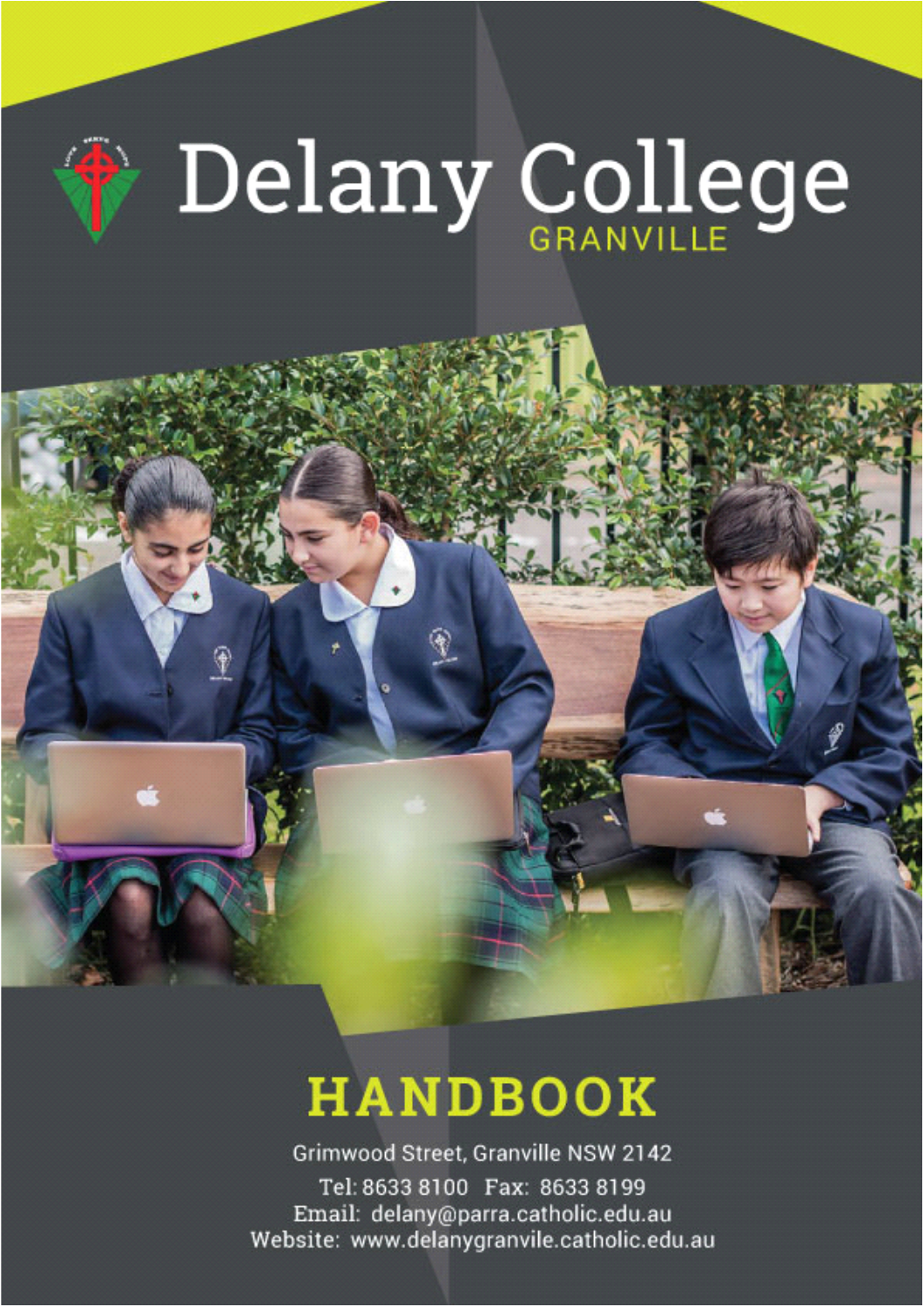Delany College Granville 1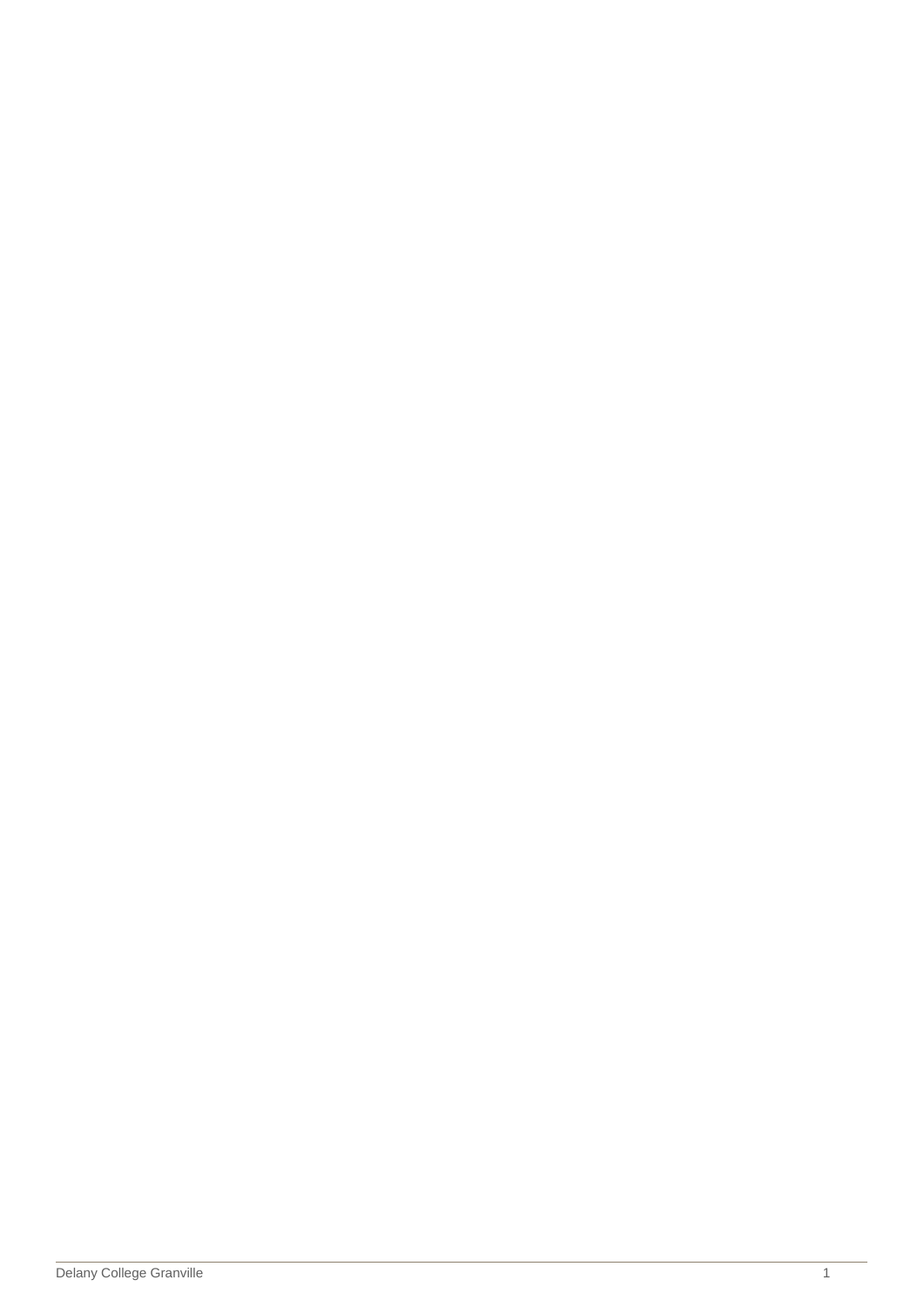## **Community Development**

Delany College is a living community where members of different family backgrounds grow together in a spirit of service and the practice of justice and charity.

Our aims are to:

- to work in conjunction with parents to foster those values by which we live and teach
- to provide opportunities for students to contribute actively to the life of the parish and local community
- to make available, where appropriate, school facilities and resources for the benefit of the wider community
- to develop an awareness of the world community and to encourage in each individual, a sense of responsibility to work in union with others for the good of humankind
- to promote involvement in national and international communities, where possible and appropriate
- to encourage ex-students to maintain an active role within the school community.

## **Message From The Principal**

Welcome to Delany College, Granville.

We are proud of our College and hope that the information in this Parent Handbook will help you to learn more about us. Please find in these pages important information about becoming a member of the Delany community.

Delany College was founded in 1942 by the Patrician Brothers. An Irish Catholic religious order, the Patrician Brothers celebrated their bicentenary in 2008. That year also marked their 125th year in Australia. The charism of the Patrician Brothers is marked by a commitment to seeing the face of Christ in all we meet in our daily lives. In 2012 we celebrated our 70th Anniversary as a Patrician College and this translates into school life that:

- welcomes all, building a community of hospitality and inclusion
- expects high standards in academic work
- challenges all in the school community to develop a real spirit of justice that makes a difference to the way we live our lives
- celebrates and sanctifies life and everything in school life that is life giving.

Our staff is dedicated and proud of our academic and sporting traditions. Delany continues to serve the Granville Catholic community as an outstanding school for boys and girls in Years 7–12.

**Shauna Nash** Principal

## **Mission Statement**

Our mission is to:

- embrace and value our Patrician Heritage
- value learning as a lifelong and exciting journey
- nurture the gifts and talents of each person
- respect and honour the multicultural nature of our community
- develop relationships which embody the Gospel values of dignity, respect and reconciliation
- explore and celebrate the meaning and experience of faith in our lives

## **Philosophy Of Delany College**

Catholic schools acknowledge the vital role of parents as the first and foremost educators of their children, and exist alongside them to educate children in a Christian environment.

These schools have been established to create a community of faith which fosters the development of the personal abilities of the student, for the service of Christ. Combined with the provision of a good education, involvement in the Church's pastoral ministry is actively encouraged.

Delany College is a caring community consisting of students, ex-students, teaching and support staff, parents, the Catholic Education Office, the Bishop and local clergy. Our philosophy aims to embody the hopes and ideals of all these members of the College community.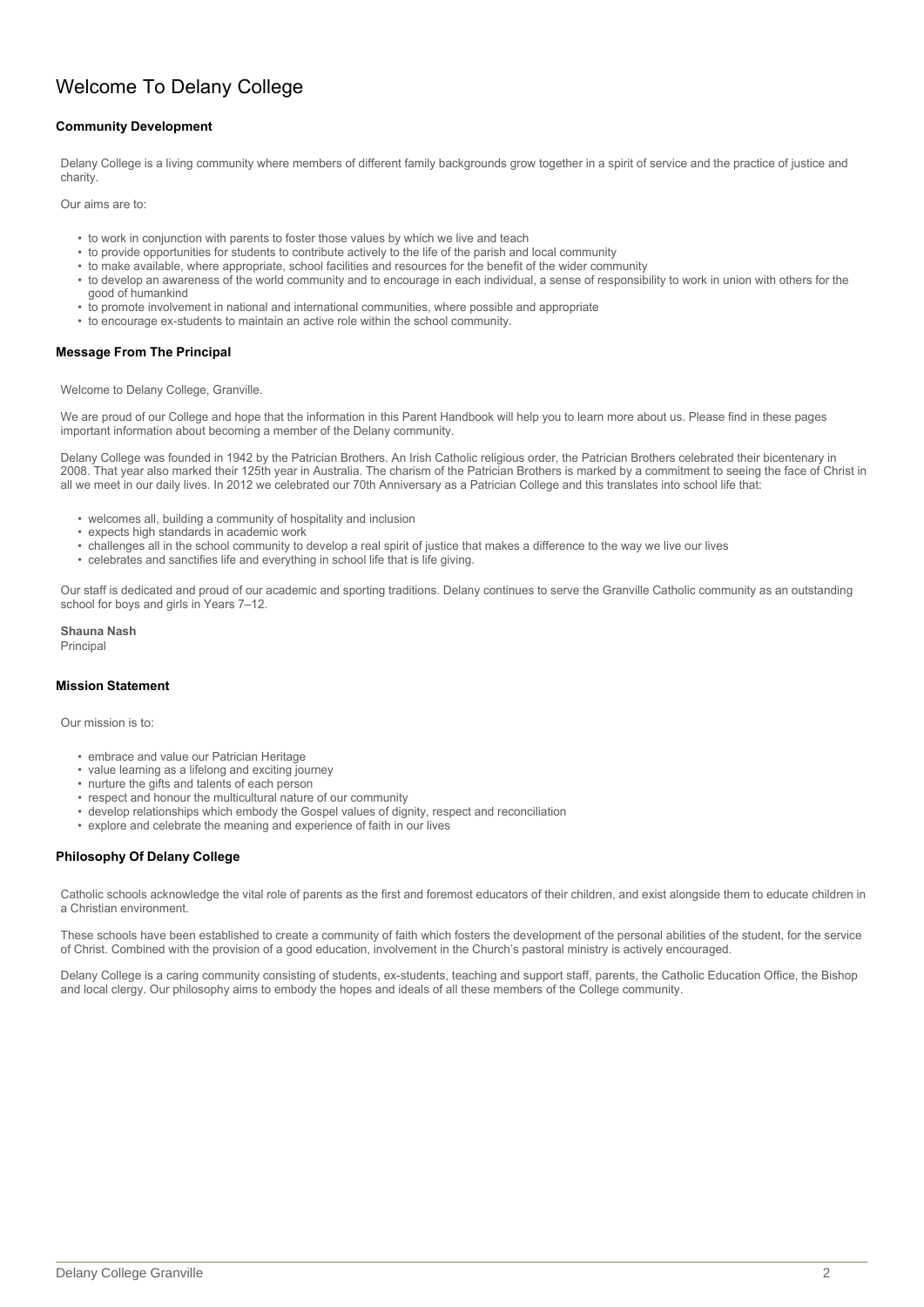## **Religious Commitment**

Delany College is a Catholic school formed in the tradition of the Patrician Brothers.

We seek to deepen faith in Jesus Christ by integrating it into the daily lives of all members of the College community. Thus combining the work of spreading the Good News and its translation into practice, with growth in education.

Our aims are to:

- to provide students with a sound teaching of the truths of the Catholic faith and a sense of their Christian heritage
- to deepen student knowledge and appreciation of the person of Christ and His people to Church, through study, prayer, worship, sacramental life and service
- to provide students with an experience of Catholic life and teaching that will encourage them to develop their own adult Christian lives
- to involve parish and parents in the development of the total College faith community
- develop amongst the staff of Delany College, a community that is Christian in its values, and Catholic in its traditions
- to build a caring environment and network of relationships that reflect the teachings of Jesus Christ.

## **School Climate**

The environment of a school does not only encompass the physical structures, it is an atmosphere which involves the sense of belonging to a caring community.

Our aims are to:

- to promote in all a sense of a community
- to develop an atmosphere of open communication
- to develop attitudes of co-operation, team spirit, honesty, loyalty, determination, dedication, and self-discipline
- to encourage students to develop genuine friendships
- to encourage openness in relationships within the community
- to develop a love of learning

## **Student Wellbeing**

Student Wellbeing is the direct responsibility of the whole Delany College community. We seek to develop the student as a whole person by responding to the needs of the individual. Members of the Delany College community are encouraged to care for one another and foster the growth of a living faith community.

Our aims are to:

- to base all interactions on the values of the Gospels, primarily forgiveness, compassion, respect, and tolerance
- to recognise the dignity of the individual
- to acquire real knowledge and understanding of the life, disposition, attitudes, beliefs, practices, and habits of the students and staff, to enable more effective student wellbeing response and education
- to appreciate the individual's value within the community
- to develop confidence and self-esteem within the individual
- to encourage sensitivity to the needs of others
- to provide and maintain support for students to assist them in their personal and faith development
- to provide and maintain support for staff to assist and encourage their personal, professional and faith development
- to encourage an attitude of responsibility within the individual so as to promote self-discipline.

## **Vision Statement**

Delany College is a learning community vibrant in our difference, united in our faith.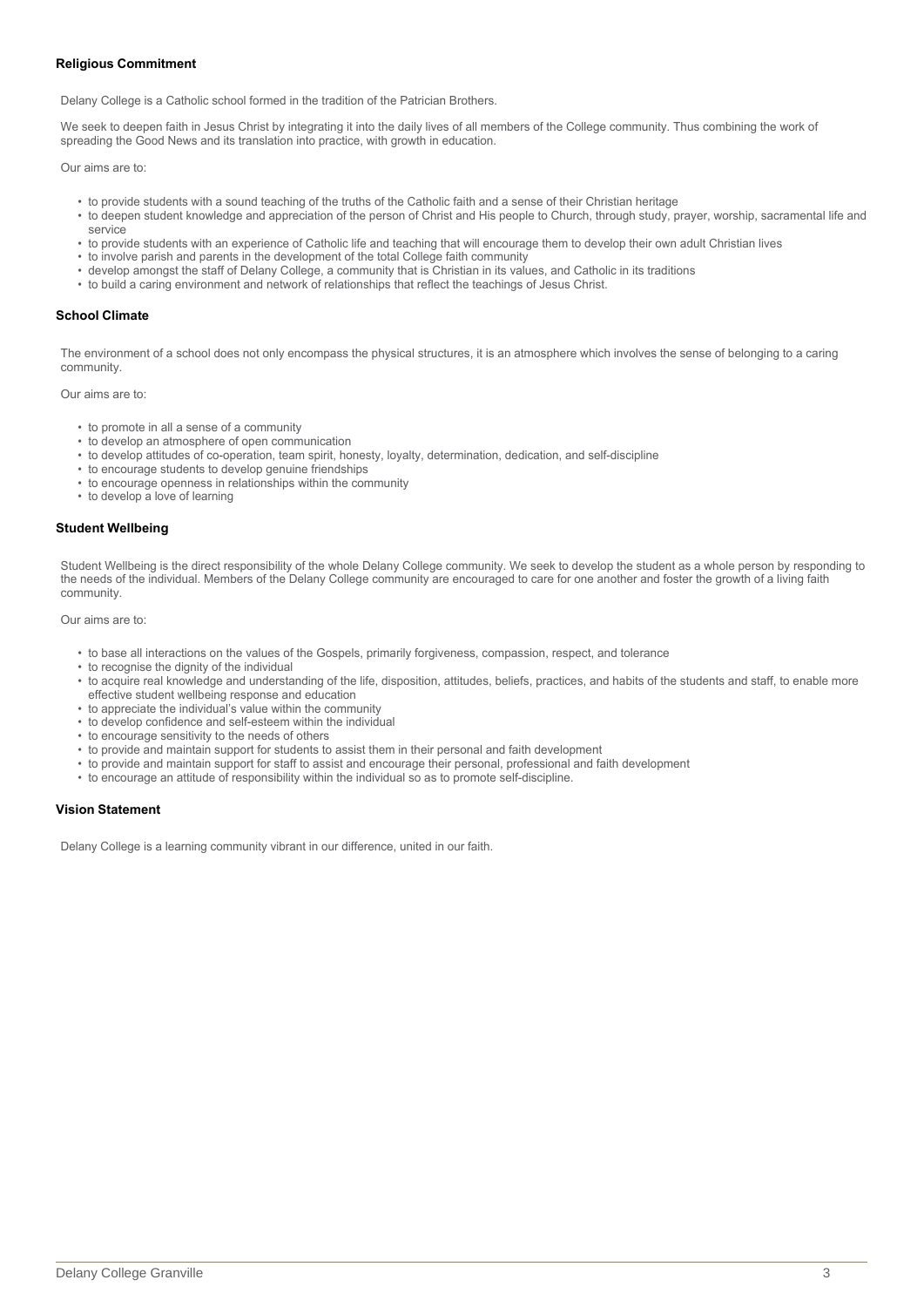# Learning & Teaching

## **Assessment And Reporting**

Assessment, by which a student's achievement is measured in relation to standards for the courses, is necessary for sound guidance to students and their parents.

Part of our accountability to parents is met by presenting to them a detailed account of the level of achievement attained by each student. This is done at the end of each semester, June and December for Years 7-10, June and November for the Year 11 Preliminary HSC Course, and May and September for the Year 12 HSC.

In addition to the above, scheduled parent/student/teacher interviews give an excellent opportunity to discuss student progress on a one-to-one basis. Dates are published via the College newsletter and on the website in our 'Calendar of Events' found under 'Current Community'.

It is extremely important that parents attend parent/student/teacher interviews. These ensure that parents are fully informed of their child's progress, and provide an opportunity to develop collaborative approaches to assist their child's learning.

Importantly, they also provide an opportunity for parents and staff to get together to positively acknowledge the achievements of the student and to set learning goals. All students must attend these interviews with their parents.

## **Cultural Experiences**

The College encourages students to extend their learning and pursue their talents by participating in a range of activities, including:

| Debating<br>• Public Speaking<br>• Social Justice groups<br>Mock Trial | • Choir<br>• St Vincent de Paul<br>Band<br>Chess | • Community-based activities |
|------------------------------------------------------------------------|--------------------------------------------------|------------------------------|
|                                                                        |                                                  |                              |

## **Curriculum**

Delany College is a comprehensive co-educational school, which incorporates current educational research into pedagogical practice. At the heart of education at the College is the desire to help students achieve their full potential, not only at school, but also beyond. There is a continued focus on improving learning outcomes by addressing 21st century skills - communication, collaboration, creativity and critical thinking.

Our College provides an inclusive yet competitive learning environment rich in family spirit, reflecting the charism of the Patrician Brothers. We promote ongoing collaboration among staff and students in order to engage students in their learning. Parents also play a valuable part in our school partnership, voicing their ideas on students and their learning, and fostering a healthy learning environment at home.

## **Extracurricular Activities**

Our outdoor education program provides opportunities for students to build self-esteem, and develop team-building and leadership skills in an environment outside the classroom. A well-established camp and retreat program is offered in Years 7, 9, 11, and 12.

The College encourages students to extend their learning and pursue their talents by participating in a range of activities, including:

- Debating
- Public Speaking, Mock Trial
- Choir
- Band
- Reading Enrichment, Peer Support and Peer Tutoring
- Social Justice groups St Vincent de Paul

## **Homework Policy**

It is expected that a student does homework each weeknight, even on the night when written homework is not given. Such study may take the form of revising and learning materials from the day's lessons, reading set novels and texts, and completing assignments and projects.

Ultimately, students should be mostly self-motivated when it comes to study, although it is recognised that younger students will need more direction than others.

The following amounts of homework are a reasonable expectation for students:

- **Years 7 & 8:** One to one-and-a-half hours per night
- **Years 9 & 10:** Two hours per night
- **Years 11 & 12:** Three hours or more per night

Students in Years 11 & 12 are encouraged to take personal responsibility for their home study. As prescriptive courses are a component of each subject, students are always expected to have work to do. Set work for Years 11 & 12 is mainly of an assignment nature and teachers should not set large quantities of work to be completed by the following day.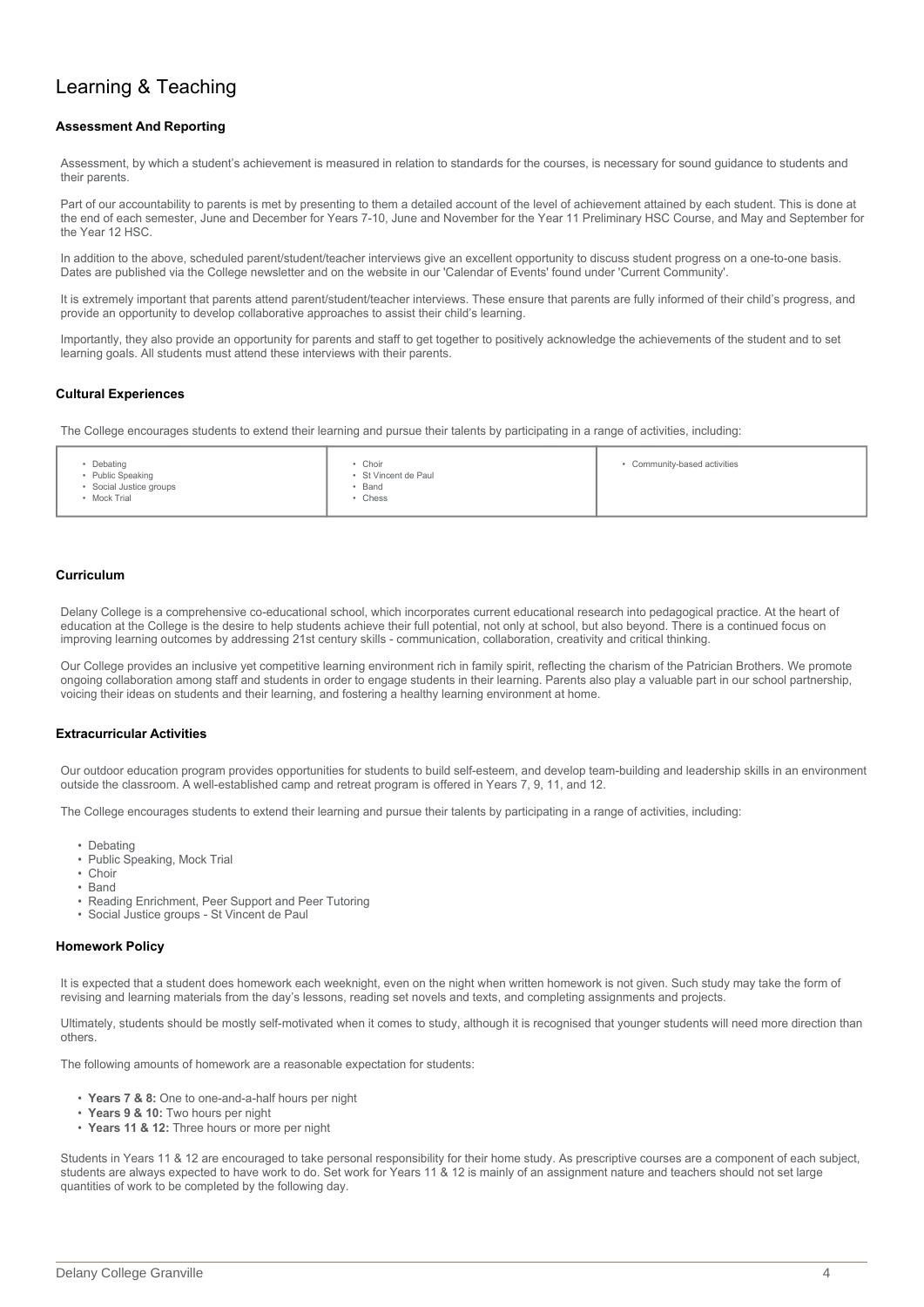## **Personalised Learning**

Delany College encourages academic excellence and the attainment of personal best at every level. The curriculum offered at the college is flexible and is adapted to suit the needs, interests and abilities of individual students. The objective of this personalised learning is to extend the gifted students and to support those with ESL and special learning needs.

Students have a wide choice of academic and vocational subjects in Years 11 and 12. University preparation courses include Studies of Religion, English Advanced, English Extension 1 and 2, Mathematics Extension 1 and 2, Physics, Chemistry, Biology, Society and Culture, Business Studies, Modern and Ancient History, Music, Visual Arts, PDHPE, CAFS, Hospitality, Construction and Industrial Technology.

Students may also undertake vocational education courses in Hospitality, Construction and Information Technology, and have the opportunity to complete subjects from mainstream TAFE courses as part of their HSC studies.

Where appropriate, students are able to access a broad range of learning pathways combining education, training and work placement. The senior curriculum at Delany provides all students with the opportunity to develop to their full potential.

Technology is fully integrated into the curriculum and we provide opportunities for students in Years 7-12 to engage in learning, using the latest Information and Communication Technologies.

The College offers special support to students who have specific learning needs. We cater for these students in our integrated Special Education and ESL programs, which operate throughout mainstream classes.

All students are expected to take part in all aspects of PDHPE and in our annual swimming and athletics carnivals. There is also opportunity for College representation at zone, Diocesan and State level for those who qualify.

## **Representative Sport**

To see what's happening in the diocese for sport, please [visit the Secondary Sport \(PDSSSC\) website.](http://www.secondarysportparra.catholic.edu.au/)

## **Sport**

At Delany College, we have a proud tradition of sporting success and offer a range of competitive and recreational sports and activities to cater for students' interests and abilities. These include, but are not limited to:

| • Rugby League   | • Volleyball       |
|------------------|--------------------|
| • Touch Football | • Softball         |
| • Oztag          | • Aerobics         |
| • Netball        | • Boxercise        |
| • Basketball     | • Kickboxing       |
| • Cricket        | • Ten Pin Bowling  |
| • Soccer         | • School of Rock   |
| • Athletics      | • Sports Media     |
| • Swimming       | • Health & Fitness |
| • Cross-Country  | $\cdot$ Gym        |
| • Dance          | • Tennis           |
| • Chess          | • Boxing/Circuits  |
| $\cdot$ Golf     | • Dance/Hip Hop    |
| • Tai Chi        | • African Dance    |

These sports change from season to season and year to year, and we endeavour to ensure that each child gets to have a go at their favourites.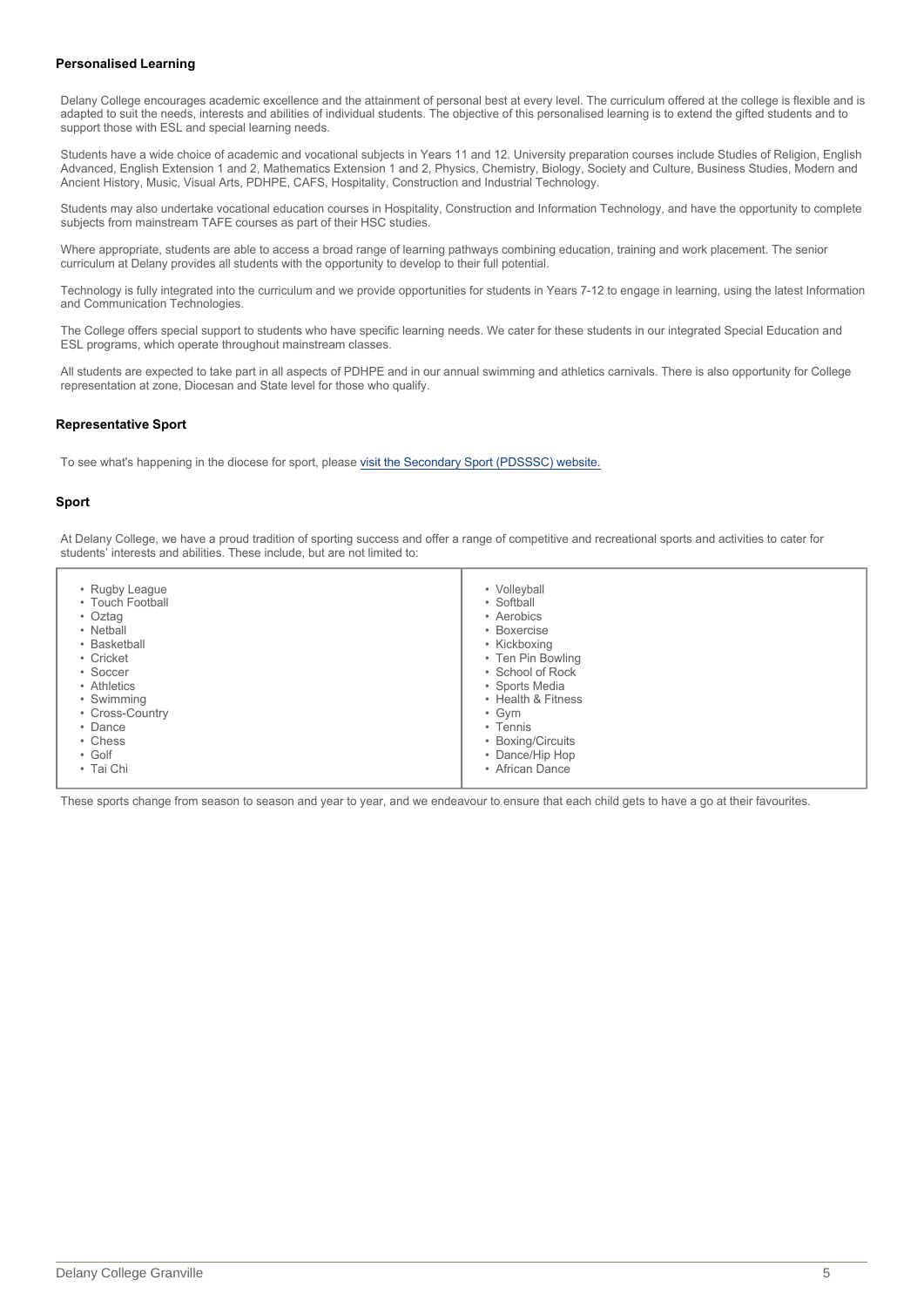## School Procedures

## **Acceptable Use Of Mobile Phones**

Whilst the College recognises there are times when it is genuinely appropriate and useful for students to have access to a mobile phone, it is not necessary, nor acceptable, for mobile phones to be switched on or used during the school day, unless directed by a staff member.

The school accepts no responsibility for replacing lost, stolen or damaged mobile phones. Their safety and security is wholly in the hands of the student. The school accepts no responsibility for students who lose or have their mobile phones stolen, while travelling to and from the College.

## **Attendance**

It is important that students attend school each day and that they be punctual. Experience has shown that there is a direct relationship between frequent absence and poor scholastic work. The school day at Delany College commences at 8.45am and concludes at 3.05pm (with the exception of senior students who have triples finishing between 4.00pm and 4.30pm).

Supervision will be provided before school from 8.30am in the main College playground. On arrival, all students are to go into the main playground until school commences.

It is the student's responsibility to be punctual to homeroom, all classes and assemblies.

If they are late, students are required to report to the front office with a note in their diary. Unexplained lateness will require further explanation.

In the case of early departure, a note from the parent in the diary is to be presented to the Stage Coordinator at the start of the day. At the actual departure time, the student MUST SIGN OUT at the front office to signify leaving the premises. Absence from class and sport should always be kept to a minimum.

## **Cleanliness Of The College**

All students are expected to take responsibility for the cleanliness and maintenance of the College. Students should use the bins provided to dispose of all rubbish, and should report any breakages or acts of vandalism immediately to the Assistant Principal.

## **Eating and Drinking**

Students are not permitted to eat or drink in any building, stairwell or classroom. All food and drink is to be consumed before moving to any of these areas.

## **Silence in the Corridors**

Students are to be silent whenever they enter a building. Sensitivity to the learning environment is encouraged at all times.

## **Sport Code of Conduct**

Students who misbehave while at sport, or travelling to and from sport, will be subject to the rules set out in the Student Management Policy. Students are expected to behave in a courteous and respectful manner on all occasions while at sport. Good sportsmanship, or fair play and respect for the referee's decision, is to be encouraged at all times.

## **College Canteen**

Total Canteen Solutions are the contracted canteen operators for the College.

The canteen is open daily for breakfast, recess and lunch. They offer a wide variety of healthy and fresh food cooked daily on the premises.

It is important that students have a balanced diet to help them through the day. A morning routine that allows adequate time for a wholesome breakfast is essential for the concentration levels needed. Students who report sick to the office are often those who have not eaten breakfast. We recommend that students bring adequate food for recess and lunch.

On Monday recess is 10:50am to 11:10am and lunch from 1:20pm to 2:00pm. Every other day of the week recess is at 10:12am to 10:32am and lunch from 1:08pm to 1:48pm.

Please note that glass and metal containers are not to be brought to the College. Any drinks or food containing caffeine are banned, as is chewing gum.

## **College Newsletter**

The College Newsletter is produced once a fortnight, electronically, and is available on the Skoolbag App or the Delany College Website. On the Newsletters page of our website you can subscribe to receive notifications straight to your email when it is available as well as any other important announcements and reminders.

## **Contact And Medical Information**

It is essential that College staff are kept informed of current daytime contact numbers and any special health problems.

A Doctors Medical Certificate is to accompany any changes in circumstances. All private information is kept confidential.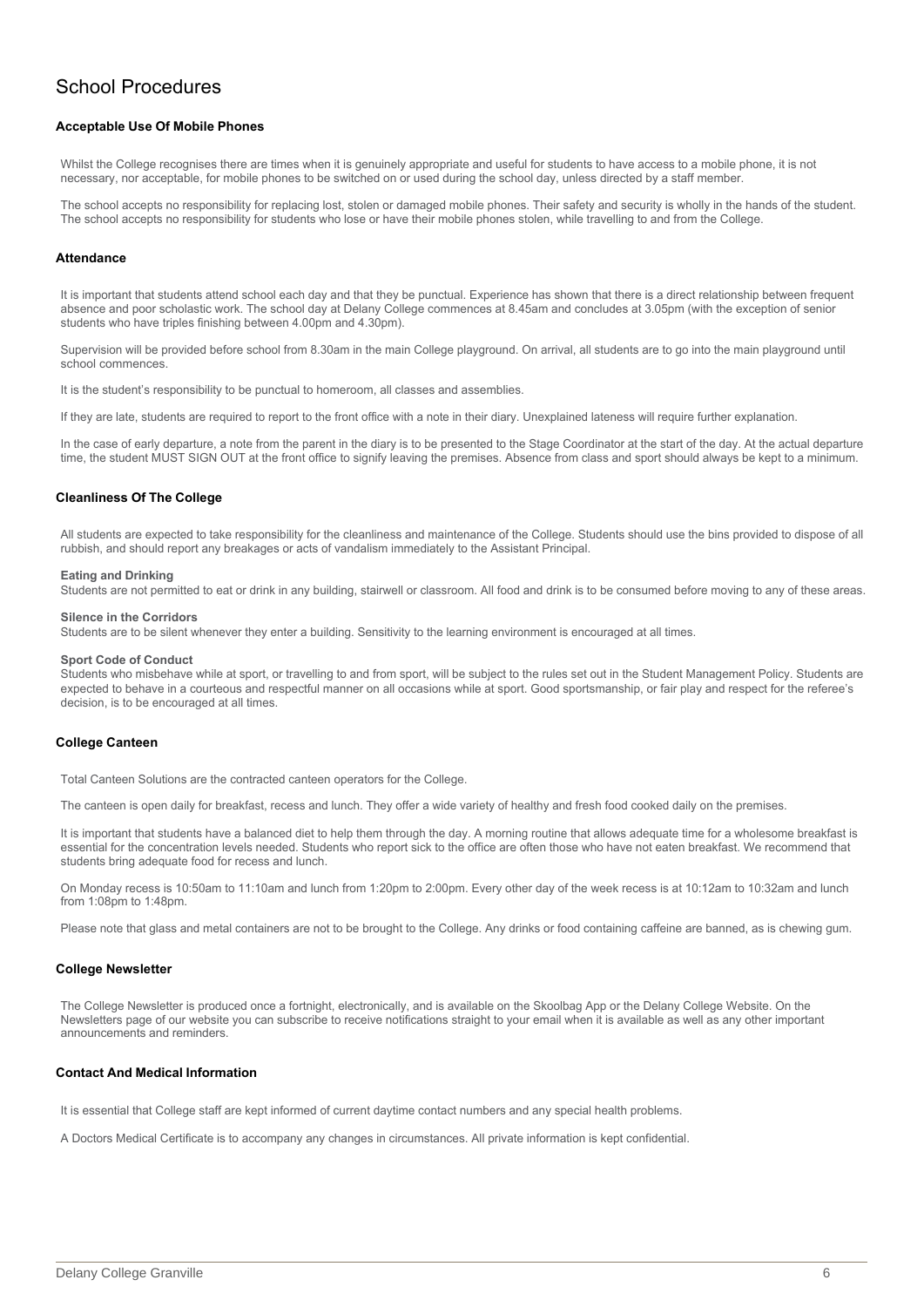## **Correspondence**

It is the responsibility of students to bring a letter in a sealed, marked envelope from parents or guardians to cover:

- absence, partial absence or lateness to school (if letter not received within 7 days, absence will be marked 'unexplained')
- sickness (if letter not received within 7 days, absence will be marked 'unexplained')
- leave from the College
- exemption from sport or PE
- failure to complete homework
- request for permission to vary the College uniform
- request for permission to be absent from a compulsory College function
- request for permission for a student to leave school early
- request for permission to leave the College grounds during College hours

Any College publications such as Reports or Letters to parents, distributed to students for parents to read, must be taken home and shown to parents. Where a signature, comment or response is required, students must aim to have them returned within 24 hours.

## **Driving To The College**

Year 12 students must apply for permission to drive to the College. Permission will only be granted when the 'Permission to Drive' form is completed by the student and is signed by the Parent/Guardian and the Director of Student Wellbeing.

Students will be issued with a wallet-sized Driving or Passenger pass, which must be produced to any teacher when asked to do so.

The student driving must adhere to the following conditions. Any breach of these conditions may mean the cancellation of their permission to drive:

- bring their permission slip, signed by a parent/guardian
- pay any money in the appropriate College envelope and hand this in at the Administration Office
- know all details of the excursion, such as dress, time, location, books needed, etc.
- The vehicle is to be used only for driving to and from the College each day, or to a TAFE course or TAFE venue. This precludes driving the vehicle to excursions, retreats, sporting fixtures and other College activities.
- The driver must drive with due care and must not engage in any dangerous or 'loutish' behaviour whilst in the vehicle.
- The vehicle must be parked in the area designated by the College and will be 'out of bounds' during the school day.
- No school time is to be spent on maintaining or servicing the vehicle.
- No other student (brother/sister included) is to be in the vehicle unless that student has his/her parents' or guardians' permission and the name is listed on the 'Permission to Drive' proforma.
- A student who wishes to travel as a passenger with another student must have written permission from his/her parents indicating the student with whom he/she will be travelling, have permission granted by the Director of Student Wellbeing after completing the 'Permission to be a Passenger' form and carry a wallet-sized permission pass. The driver must indicate the name/s of any passengers on the 'Permission to Drive' proforma.

## **Emergency Procedures**

Throughout the school year a number of emergency procedure practices will be conducted. These will involve both evacuation and lockdown.

## **Excursions**

Excursions are a necessary and important part of the curriculum at Delany College.

Before the excursion, students must:

During the excursion, students must:

- show respect and good manners to all people with whom they come in contact
- work to the best of their ability
- represent the College with pride and dignity

After the excursion, students must:

• be responsible for their own transport home

## **Good Manners**

Students can demonstrate their good manners by:

- addressing teachers and fellow students in a polite manner
- being courteous when visiting the school office or canteen
- not eating in class
- taking care not to mark or damage school furniture or property
- being prompt to lessons and bringing all material needed
- being respectful during class prayers and liturgical functions
- having special consideration for visitors to the school and being mindful when visiting individual classrooms
- not running or being boisterous in school buildings
- respecting the 'hands off' policy
- refraining from inappropriate language, either in the playground or travelling to and from school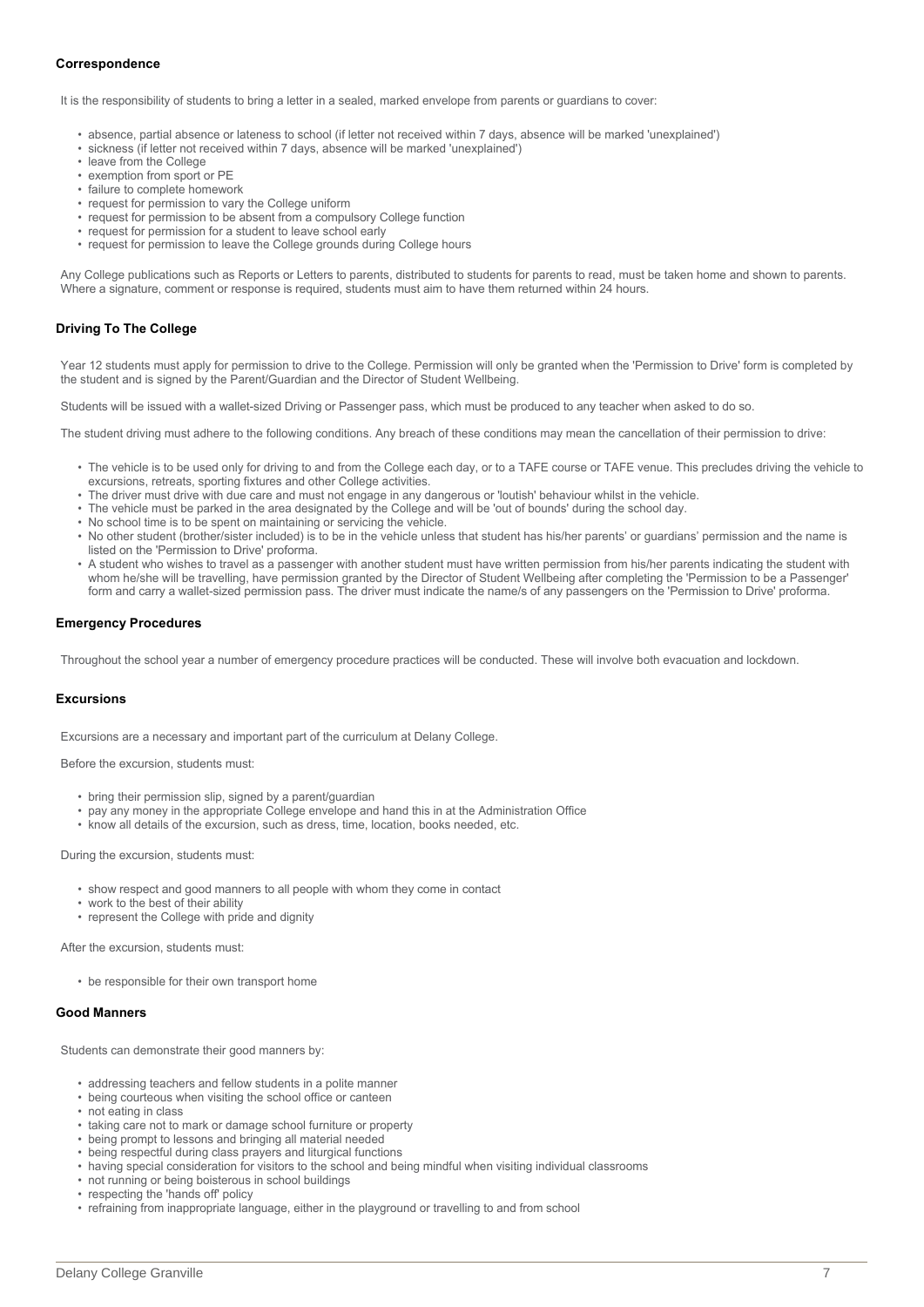## **Illegal Substances**

The partaking and possession of illegal substances in any form is strictly prohibited at the College. Students who are involved in any College-based activity and are under the influence of illegal substances, will be dealt with severely and the appropriate authorities informed. It is the responsibility of all students not to take illegal substances or encourage other students to do so.

## **Illness At School**

Students who feel too unwell to stay in class are to obtain a note in their diary from the teacher giving permission to attend Sick Bay, where first aid qualified staff will care for them and contact parents/guardians if necessary.

## **Known Illness**

As Sick Bay facilities are limited, students should not attend school if there is a likelihood of their becoming ill during the day. Notification must be provided to the College of their non attendance and the reason.

## **Lockers**

All Year 7 and 8 students will be issued with a locker. Remaining lockers will then be offered in the following priority:

- medical reason (a letter from the Family Doctor is to accompany the \$21.00 fee)
- students from Years 9, 10, 11 and 12 are then able to apply for any remaining lockers.

Students are to provide a lock and a spare key, which is to be given to the Stage Coordinator.

## **Notification Of Absence**

A text message or phone call will be made to parents informing them of any unexplained absence. Parents are requested to respond to the College, advising of the authority and reason for the student to be absent.

## **Planned Absences**

Regular attendance at school is the key to learning. Parents are reminded that requests for leave that fall outside school vacation time will, in the main, not be granted.

As part of the implementation of the National Standards and in keeping with advice from Australian curriculum, Assessment and Reporting Authority (ACARA), holidays taken by students outside of school vacation periods will now be included as absences and will appear on their reports.

Families who find themselves in a situation where they require leave from school, are requested to make an appointment with the Principal to discuss the circumstances.

## **Prescribed Medication**

Any prescribed medication that parents wish the school to administer should be in a clearly labeled container, preferably as supplied by the pharmacy and must be accompanied by written instructions. Only parent supplied medication will be given to students by Office staff.

## **Responsibility**

It is the parent's responsibility to ensure their child's attendance. Total absences, explained or unexplained, will appear on each Semester Report. Whenever a student is absent, they must return to school with a note from a parent to explain the reason for the absence. This note must be presented to the Homeroom teacher on the first day of return. Doctor's certificates are preferred for sickness, especially in Years 10, 11 and 12.

## **School Fees**

Catholic schools receive funding from both state and federal governments, as well as contributions from parents via the payment of school fees.

There are three levels of annual fees to be paid:

- 1. Diocesan Tuition Fees set by the Catholic Education Office
- 2. Diocesan Building Levy set by the Catholic Education Office
- 3. Service fees set by each school

Catholic schools aim to keep their fees as low as possible, and can provide flexible payment arrangements for families. Students who meet enrolment criteria will not be refused enrolment because of a family's genuine inability to afford school fees.

There are also sibling discounts and scholarships available.

See our website for a full schedule of fees under the 'Enrol Now' section.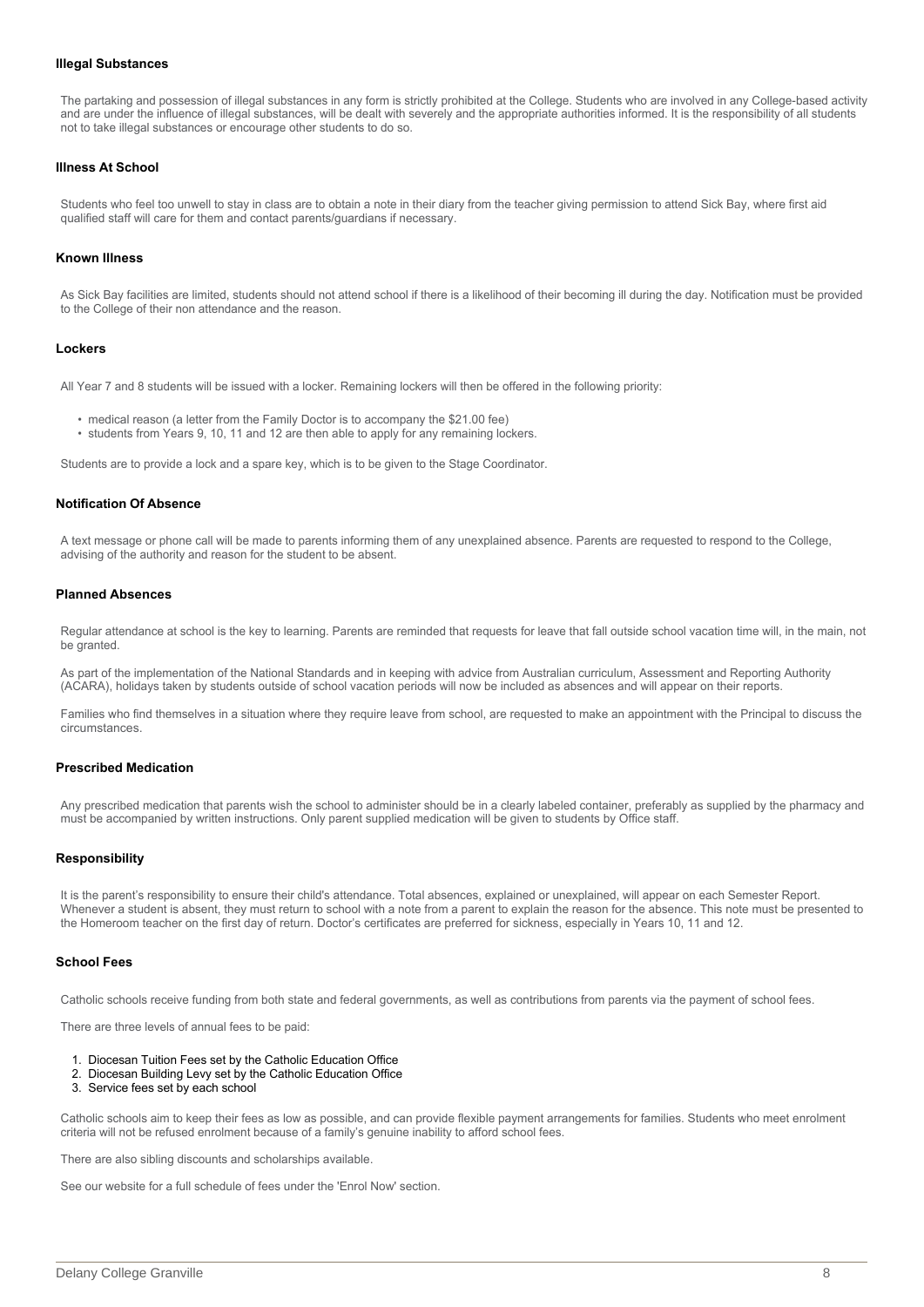## **Smoking**

The smoking of cigarettes and/or the possession of tobacco, in any form, will not be tolerated at the College. Students caught smoking at the College, or travelling to and from the College, will be dealt with severely. Students are expected not to smoke and are encouraged to take some responsibility in stopping other students from doing so.

## **Student Access To College**

## **Before School**

- All students are to enter the College via Bennalong Street
- Parents are to drop students off in Bennalong Street and not in Grimwood Street

## **After School**

- Students catching buses in Bennalong Street are to assemble in the undercroft at 3:05pm
- Students who walk home are to use the driveway exit in Bennalong Street
- Students who get picked up by parents are to wait in the bottom undercroft until their parents arrive
- Grimwood Street is only to be accessed by parents and visitors to Delany College

## **Student Award Scheme**

Bronze, Silver and Gold awards are open to all the students at Delany College, recognising student participation, initiative and achievement, both within and beyond the classroom.

The Student Award Scheme is a three-tiered scheme which incorporates elements of in-class College community and wider community activities. The scheme is progressive, with the levels of difficulty increasing with each level of award. It is student initiated with specific goals negotiated between the student and the Stage Coordinator. It is based on Merit and Key Learning Area Certificates.

## **Student Dignity And Wellbeing**

The Student Dignity and Wellbeing at Delany College aims to develop self-discipline in students and to promote their full human growth. Its implementation occurs within the context of a Christian school and should be consistent with the Gospel values of justice, love, service and hope.

The 'Breastplate of St Patrick' proclaims that Christ is present in all people and in all creation. This is the basis of all our actions and attitudes. With this in mind, we take the person of Jesus as our model in our relationship with all people. At Delany, we work from the premise that education is a partnership that involves the student, the teacher and the parent or guardian, and that all parties have responsibilities in the process.

Student management at Delany College is underpinned by the Restorative Practice approach. This approach has a commitment to inclusiveness, so that every attempt is made to reintegrate all students back into the community. It is a commitment to a high degree of discipline with clear limits and consequences, coupled with a high degree of support and care. Restorative measures assist students to learn from their mistakes, reconcile their differences and resolve problems with others.

We acknowledge that behaviour management is only effective if the individuals involved actually learn from the process. We should never confuse the action of the person with the person themselves, and our fundamental aim at all times should be to facilitate Christian reconciliation for the parties concerned.

## **The Student Diary**

The student diary is an essential item of a student's personal school requisites and should be treated with respect. It is an important means of communication between parents and the College.

Students are required to bring their diary to each lesson and enter homework, projects and assignments, study and revision required for examinations. The diary should have no drawing, liquid paper or pictures pasted in it. Any diary that has been defaced shall be replaced at the student's cost. The student diary should be signed by one parent/guardian each weekend, in the space provided. Each homeroom teacher will check the student diary every week for the parent's signature. Failure by students to have the diary signed by the parents, will result in the parents being contacted.

A fee of \$25 is to be paid to the College Office to replace a diary.

## **Transport Passes**

Applications for transport passes can be made via [Opal Card for Students.](https://www.opal.com.au/en/about-opal/opal-for-school-students/) Once the application is complete, it will need to be endorsed at the College office prior to being sent off to Transport NSW.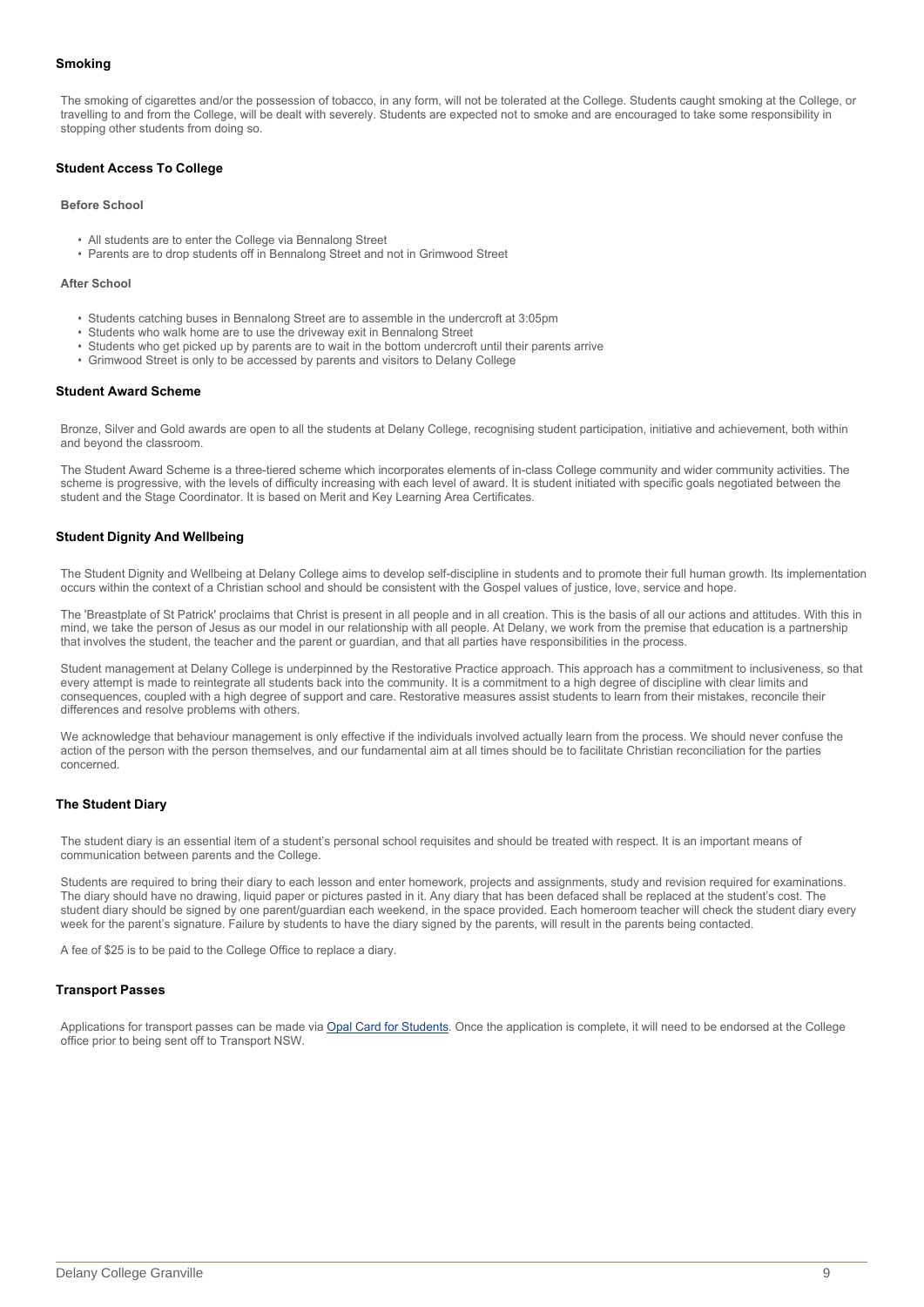# Uniform And Grooming

## **College Uniform Shop**

## **INTRODUCING... CLICK & COLLCT**

**A fast and convenient way to shop for your Delany College school uniform on-line.**

Shop on-line - collect next day trading

## **How Click & Collect works**

- Discover click & collect, the convenient and quick way to shop from Noone
- Shop on-line, place your order and your order will be ready to collect on the next trading day
- We'll get everything ready for you, so all you need to do is come in-store to collect your order, or home delivery is also available for your convenience.

## **1. Shop on-line**

- Type the school link into your browser:<https://www.noone.com.au/school/delany-college/shop>
- Add the items to your cart that you would like to purchase via Click & Collect.

## **2. Choose Click & Collect options**

- Choose Click & Collect options or choose Australia Post option for home delivery.
- Click & Collect next trading day from the On campus store **OR**
- Australia Post 7 10 working days for delivery

## **Campus Store**

Our retail staff are available to assist you with your uniform requirements at the location listed below:

Delany College Campus Store Grimwood Street Granville NSW 2142 Phone: 02 8014 5426 Email: delany@noone.com.au Trading Hours: Tuesday 8:00am - 2:00pm

## **Wearing Of College Uniform**

A student's sense of belonging and identity is aided by the wearing of the College uniform. Pride in the College is often demonstrated by the manner in which a student wears their uniform. The College uniform consists of the Summer, Winter and Sports/PE uniforms.

Correct College uniform is to be worn at all times travelling to and from school, while at school and at any formal College occasion designated by the Principal. No other coats, blazers, jumpers, tops, trousers, shorts, caps etc. are to be worn.

Only in extreme circumstances, with a letter from the student's parents presented to the Stage Coordinator, will a variation to the College uniform be considered.

Uniform inspections will be conducted regularly throughout the year and students not in correct uniform will face the consequences outlined in the Student Management Policy. All teachers are responsible for monitoring and implementing the correct College uniform policy.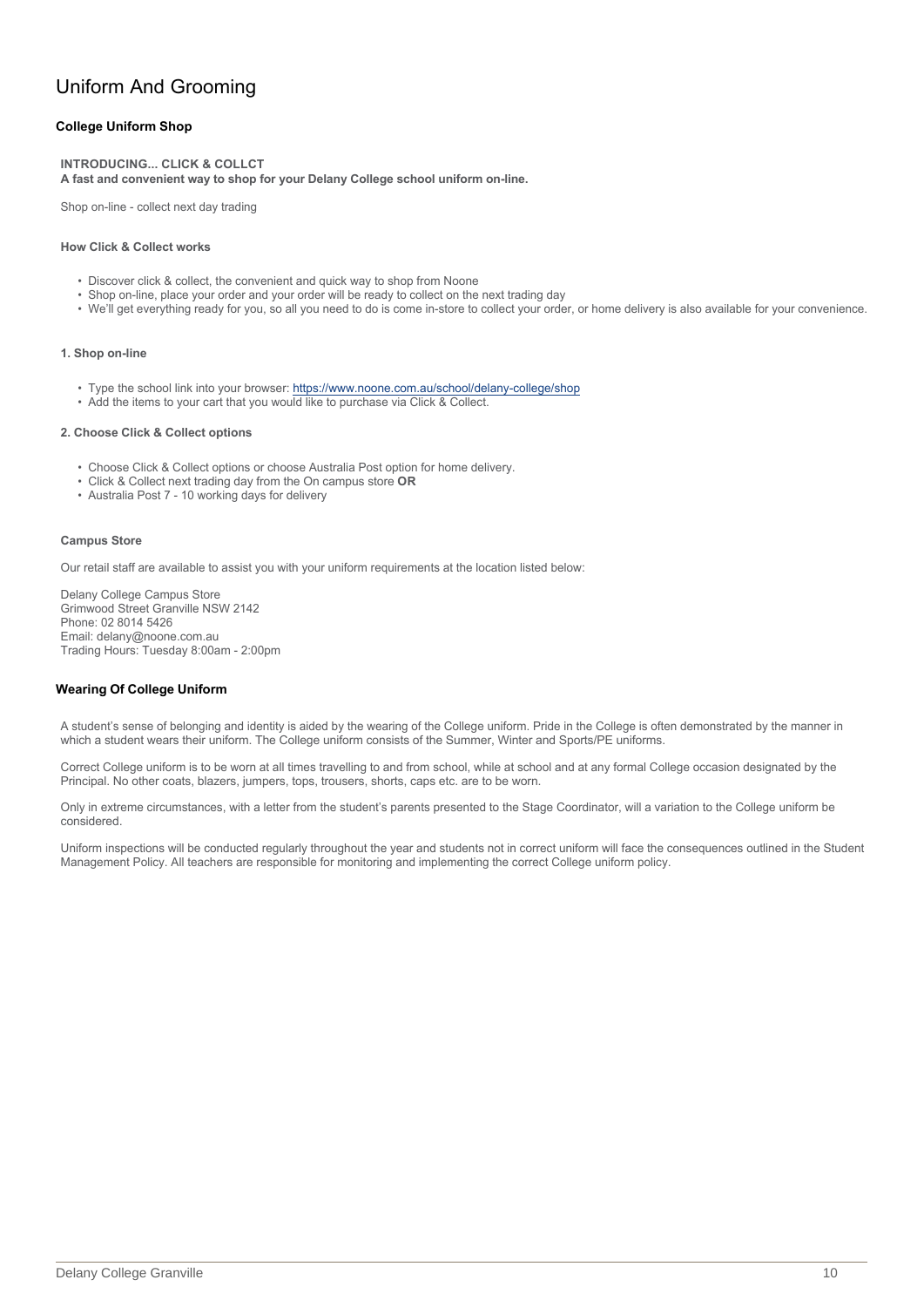## **Summer Uniform**

The College summer uniform is to be worn in Terms 1 and 4 of the school year. The College blazer may be worn during summer; boys wearing the blazer must wear a tie. The College jumper is optional in summer.

| <b>BOYS SUMMER UNIFOM</b> |                                                                                       |
|---------------------------|---------------------------------------------------------------------------------------|
| Trousers                  | College grey wash and wear trousers - fabric, not King Gee style                      |
| ∣ Belt                    | Black belt with appropriate buckle                                                    |
| Junior Shirt (7-9)        | College white short sleeve shirt with crest on the pocket                             |
| Senior Shirt (10-12)      | College blue short sleeve shirt with crest on the pocket                              |
| ∣ Jumper                  | College navy, wool blend V-neck jumper only                                           |
| Shoes                     | Standard black leather lace-up school shoes, no boots or coloured thread is permitted |
| Socks                     | Dark grey or black socks only (No anklet socks)                                       |
| ∥Bag                      | College bag for Years 7-12                                                            |
| ∣ Cap                     | College cap                                                                           |

| <b>GIRLS SUMMER UNIFORM</b> |                                                                                                |
|-----------------------------|------------------------------------------------------------------------------------------------|
| Skirt                       | College skirt with green check                                                                 |
| Junior Blouse (7-9)         | College white short sleeve blouse                                                              |
| Senior Blouse (10-12)       | College blue short sleeve blouse                                                               |
| Jumper                      | College navy, wool blend V-neck jumper or College navy, wool blend cardigan                    |
| Shoes                       | Standard black leather lace-up school shoes. No platform heel or coloured thread is permitted. |
| Junior Socks                | White short cotton socks only (No anklet socks)                                                |
| Senior Socks                | Blue short cotton socks only (No anklet socks)                                                 |
| ∣ Bag                       | College bag for Years 7-12                                                                     |
| ∣Cap                        | College cap                                                                                    |

## **Winter Uniform**

The College winter uniform is to be worn during Terms 2 and 3 of the school year. The wearing of the College blazer is compulsory. The College jumper may be worn with the College blazer in winter, however, it does not replace the blazer.

| <b>BOYS WINTER UNIFORM</b> |                                                                                                                        |  |
|----------------------------|------------------------------------------------------------------------------------------------------------------------|--|
| Trousers                   | College grey wash and wear trousers - fabric, not King Gee style                                                       |  |
| <b>Belt</b>                | Black belt with appropriate buckle                                                                                     |  |
| Junior Shirt (7-9)         | White, long sleeve shirt                                                                                               |  |
| Senior Shirt (10-12)       | College blue, long sleeve shirt                                                                                        |  |
| Junior Tie                 | College green tie with crest                                                                                           |  |
| Senior Tie                 | College blue tie with crest                                                                                            |  |
| Scarf                      | Optional, Delany College/plain navy blue scarf may be worn with the uniform                                            |  |
| Jumper                     | College navy, wool blend V-neck jumper only. Optional in winter, however, if worn it must be under the College blazer. |  |
| Blazer                     | Boys College blazer with crest                                                                                         |  |
| Shoes                      | Standard black leather lace-up school shoes, no boots or coloured thread is permitted                                  |  |
| Socks                      | Dark grey or black socks only                                                                                          |  |
| Bag                        | College bag for Years 7-12                                                                                             |  |
| Cap                        | College cap is optional in winter                                                                                      |  |

# **GIRLS WINTER UNIFORM**

| Skirt                 | College skirt with green check                                                                                                                       |
|-----------------------|------------------------------------------------------------------------------------------------------------------------------------------------------|
| Junior Blouse (7-9)   | College white blouse                                                                                                                                 |
| Senior Blouse (10-12) | College blue blouse                                                                                                                                  |
| Scarf                 | Optional, Delany College/Plain Navy blue scarf may be worn with the uniform                                                                          |
| Jumper                | College navy, wool blend V-neck jumper or College navy wool blend cardigan. Optional in winter, however, if worn it must be under the College blazer |
| Blazer                | Girls College blazer with crest                                                                                                                      |
| Shoes                 | Standard black leather lace-up school shoe. No platform heel or coloured thread is permitted                                                         |
| Socks                 | Black/navy opaque tights                                                                                                                             |
| Bag                   | College bag for Years 7-12                                                                                                                           |
| Cap                   | College cap is optional in winter                                                                                                                    |